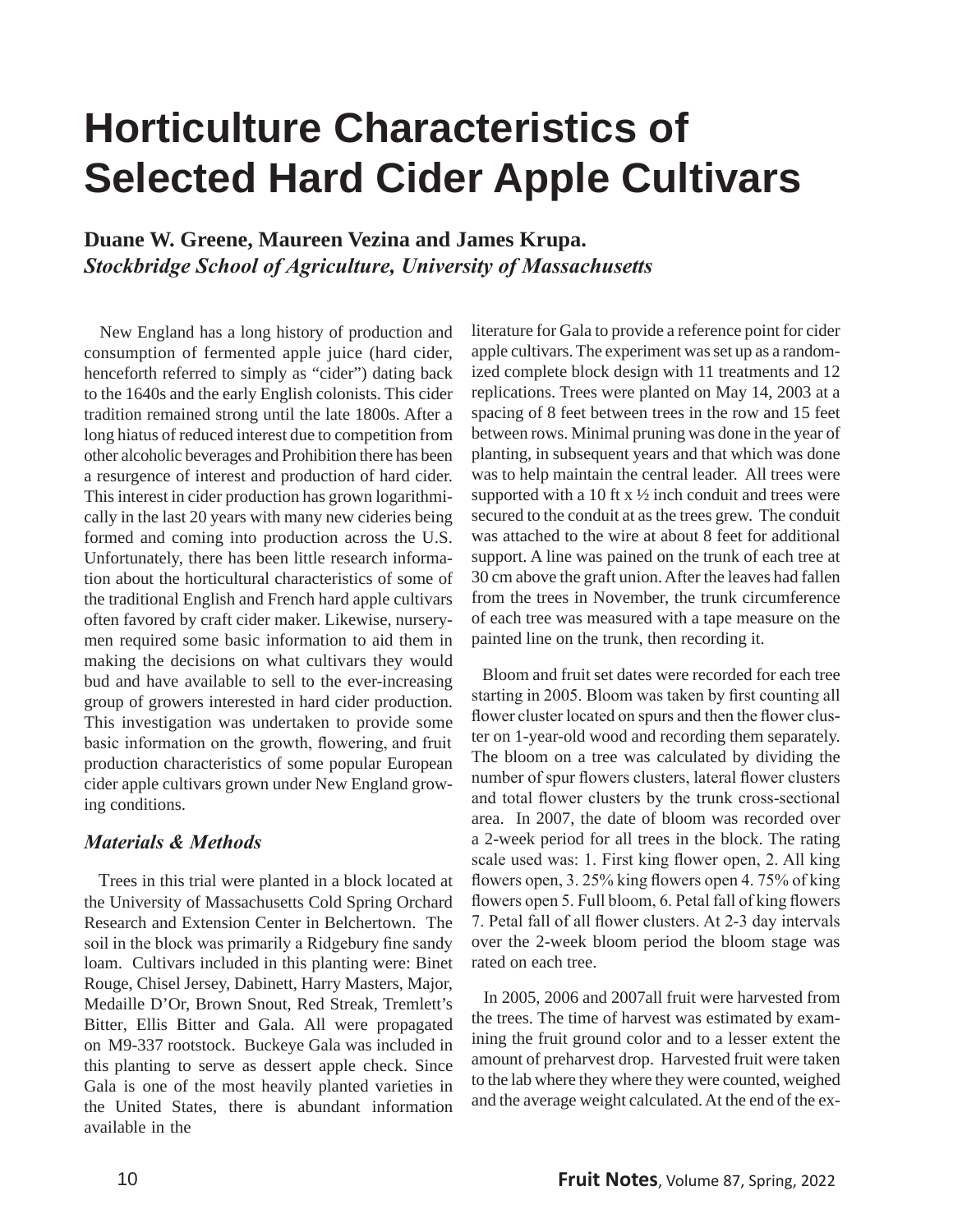periment the yield efficiency was calculated by dividing the total weight of fruit harvested by the tree trunk cross-sectional area.

## *Results*

Vegetative growth, as determined by an increase in trunk cross-sectional area was monitored over a 5-year period. A summary of the cumulative growth of these cultivars is shown in Figure 1. Clearly, Major was the largest and fastest growing cultivar followed in vigor by Ellis Bitter, Binet Rouge and Gala. Tremlett's Bitter was the smallest and slowest growing cultivar while Brown

Snout, Dabinett, and Medaille D'Or appear to fall in the moderately small tree size category. The remaining cultivars: Chisel Jersey, Harry Masters and Red Streak can be categorized as showing a moderate growth rate.



**Bloom and Fruit Set.** Bloom in the year after planting was minimal. Bloom was quantified starting the second year after planting on the cultivars planted in this trial (Table 1). Harry Masters, Major and Tremlett's Bitter had bloom of over 18 fruit per cm limb cross-sectional area (per cm LCSA) which compares very favorably to Gala with 20. Binet Rouge, Red Streak and Ellis Bitter had the lowest amount of bloom, 3.2, 4.7 and 2.3 per cm LCSA. Bloom recorded over a 3-year period and provided some indication of biennial bearing tendency.

|  |  |                                                          |  |  | <b>Table 1.</b> Total bloom (lateral and spur) on apple cider varieties on M.9 |  |
|--|--|----------------------------------------------------------|--|--|--------------------------------------------------------------------------------|--|
|  |  | rootstock recorded over the 3-year period of evaluation. |  |  |                                                                                |  |

| Cultivar                       | Bloom/cm limb cross-section area <sup>1</sup> |      |      |  |  |  |
|--------------------------------|-----------------------------------------------|------|------|--|--|--|
|                                | 2005                                          | 2006 | 2007 |  |  |  |
| <b>Binet Rouge</b>             | 3.2                                           | 34.5 | 4.5  |  |  |  |
| Chisel Jersey                  | 11.8                                          | 7.8  | 20.3 |  |  |  |
| <b>Dabinett</b>                | 15.0                                          | 3.4  | 26.4 |  |  |  |
| <b>Harry Masters</b>           | 18.5                                          | 25.4 | 23.3 |  |  |  |
| Major                          | 24.4                                          | 26.6 | 29.3 |  |  |  |
| Medaille D'Or                  | 8.6                                           | 12.9 | 1.6  |  |  |  |
| <b>Brown Snout</b>             | 8.2                                           | 14.5 | 20.6 |  |  |  |
| <b>Red Streak</b>              | 4.7                                           | 13.5 | 6.9  |  |  |  |
| Tremlett's Bitter              | 18.8                                          | 3.9  | 26.6 |  |  |  |
| <b>Ellis Bitter</b>            | 2.3                                           | 6.8  | 10.4 |  |  |  |
| Gala                           | 20.0                                          | 46.5 | 35.7 |  |  |  |
| <sup>1</sup> Mean of 12 trees. |                                               |      |      |  |  |  |

The cultivars that displayed the greatest tendency for biennial bearing were Binet Rouge, Dabinett, and Tremlett's Bitter. Major and Brown Snout trees bloom somewhat regularly, similar to Gala.

 Most dessert apple cultivars produce the majority of their crop on short shoots (spurs). However, in some years and on some cultivars, flowers may be produced in the axils of leaves on growing shoots. In general, lateral bloom on dessert varieties is considered undesirable because these flowers open later than those produced on spurs and these fruits are generally smaller. Fruit size is less important with cider cultivars, but the time of bloom and the length of the bloom period may be. As shown in Table 2, for each cultivar the date when all king flowers were open to the date when trees were judged to be at petal fall was recorded for 2007. The length of this period is considered the effective bloom period. Clearly, all cider cultivars had a longer bloom period than Gala and most bloomed later than Gala. The bloom period of apple trees in an orchard containing both dessert apples and cider apples may be extended up to a week. Fire blight is a disease that can be devastating and

having the bloom period extended over a longer time line makes control of this disease more difficult. Attention of a grower will be diverted away from other important orchard activities occurring at this time such as chemical thinning, apple scab, and early season insect control. The percent of the total number of flower clusters that were present as lateral bloom was counted for the culti-vars in this trial is presented in Table 3. Additionally, the percent of the total fruit set that was attributed to fruit setting on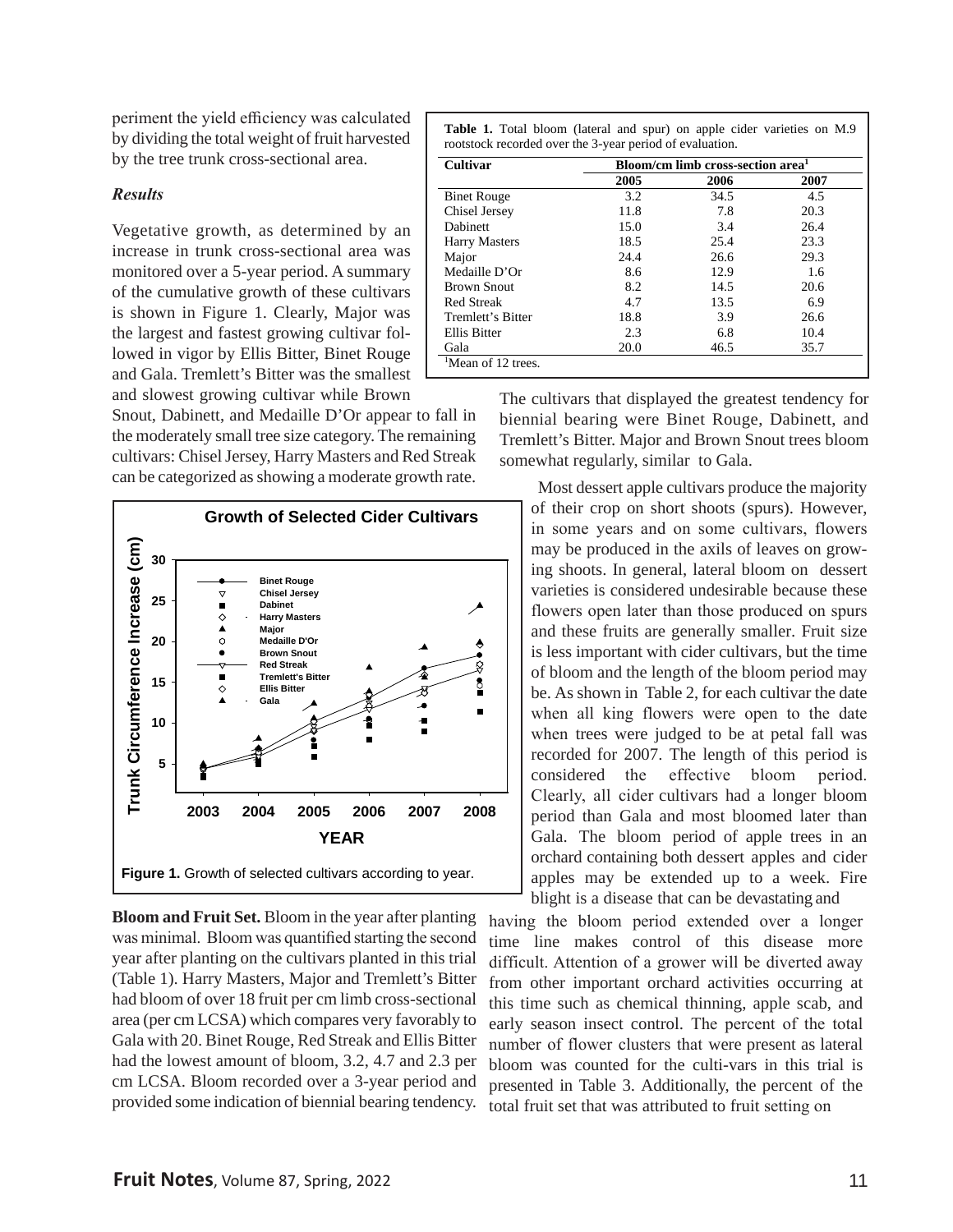lateral flowers is presented. Close to 50% of the blossom clusters that set on Binet Rouge, Harry Masters, Major, Brown Snout and Tremlett's Bitter were lateral flower clusters. Therefore. the presence of lateral flower buds on apple cider cultivars may play a very important role in overall production on many cider cultivars as well as the maintenance of other cultivars in the orchard that are not cider cultivars.

| <b>Cultivar</b>      | <b>Full bloom</b> | <b>Petal fall</b> | <b>Bloom period</b> |
|----------------------|-------------------|-------------------|---------------------|
|                      | Date              | Date              | Days                |
| <b>Binet Rouge</b>   | May 17            | May 28            | 11                  |
| Chisel Jersey        | May 17            | May 26            |                     |
| Dabinett             | May 12            | May 26            | 14                  |
| <b>Harry Masters</b> | May 15            | May 25            | 10                  |
| Major                | May 14            | May 27            | 13                  |
| <b>Brown Snout</b>   | May 17            | May 26            | 9                   |
| <b>Red Streak</b>    | May $11$          | May 25            | 13                  |
| Tremlett's Bitter    | May $11$          | May 25            | 14                  |
| Ellis Bitter         | May 14            | May 27            | 13                  |
| Gala                 | May 11            | May 18            |                     |

**Table 3.** Percent of the total bloom and fruit set on apple cider selections that was attributed to lateral bloom over the 3-year period of evaluation.

| <b>Cultivar</b>                | Percent total bloom represented by lateral bloom <sup>1</sup> |                  |  |  |  |  |
|--------------------------------|---------------------------------------------------------------|------------------|--|--|--|--|
|                                | <b>Bloom</b>                                                  | <b>Fruit set</b> |  |  |  |  |
| <b>Binet Rouge</b>             | 52                                                            | 62               |  |  |  |  |
| Chisel Jersey                  | 40                                                            | 25               |  |  |  |  |
| Dabinett                       | 27                                                            | 35               |  |  |  |  |
| <b>Harry Masters</b>           | 55                                                            | 49               |  |  |  |  |
| Major                          | 55                                                            | 42               |  |  |  |  |
| Medaille D'Or                  | 31                                                            | 39               |  |  |  |  |
| <b>Brown Snout</b>             | 49                                                            | 30               |  |  |  |  |
| <b>Red Streak</b>              | 40                                                            | 61               |  |  |  |  |
| Tremlett's Bitter              | 46                                                            | 71               |  |  |  |  |
| Ellis Bitter                   | 14                                                            | 12               |  |  |  |  |
| Gala                           | 58                                                            | 19               |  |  |  |  |
| <sup>1</sup> Mean of 12 trees. |                                                               |                  |  |  |  |  |

 Biennial bearing is displayed by both lateral and spur flowers. The fact that cultivars displaying biennial characteristics have a significant number of lateral flowers raises the question about the dominant role gibberellins emanating from the seeds may have in inhibiting flower bud formation. In spur flowers, fruit with seeds are very close to the bourse bud, where flowers form the crop the following year. Lateral flowers originate from buds that are at the base of leaves where no fruit are present. Therefore, if GAs are involved they must either travel a long distance from a fruiting spur or the GAs may come from the apex of the shoot on which flowers are being formed.

**Fruit Characteristics and Productivity.** Fruit size is not a major issue with cider cultivars. However, fruit size does play an important role for harvesting the fruit. Fruit size of fruit harvested in this experiment are shown in Table 4. In general, all could be classified as small. As expected, the size was influenced by the crop load. Fruit size varied by year and the crop load on the tree. Fruit size averaged over the 3-years

> period may provide the best estimate of relative fruit size. Gala was the dessert apple check included in this trial. They were considered very small judged by commercial standards but fruit set on these trees was very high. Among cider cultivars Binet Rouge, Brown Snout and Medaille D'Or were the smallest fruit whereas Ellis Bitter and Major were the largest in the trial. No chemical thinning or hand thinning was done. The long time required to harvest fruit on some of trees because of small fruit size may make it difficult to find pickers in this environ-ment who would be willing to harvest the fruit and hand thinning may be cost prohibitive. Mechanical harvesting or picking dropped fruit under trees may be an alternative to hand harvesting. Fruit drop under trees varied by cultivar and year (Table 5). This is not unusual. Cultivars displaying the largest drop were Chisel Jersey and Red Streak. Medaille D'Or, Major, Tremlett's bitter and Gala had the least drop. Gala is not known as a cultivar that has elevated preharvest drop. Therefore, the drop under Gala trees may be used as a

gauge to judge the propensity for preharvest drop of the cider cultivars under test in this study.

 Yield was recorded during the 3 years that the trees fruit were harvested. The highest yield was on Major, especially during the last fruiting year (Table 6). Other productive cultivars included Chisel Jersey, Dabinett, and Brown Snout which were slightly less productive than Gala. Another metric that is frequently used to quantify productivity in apples is yield efficiency. It is calculated by dividing the total yield by the trunk cross-sectional area. Those cultivars that had the highest yield efficiency were Chisel Jersey, Dabinett,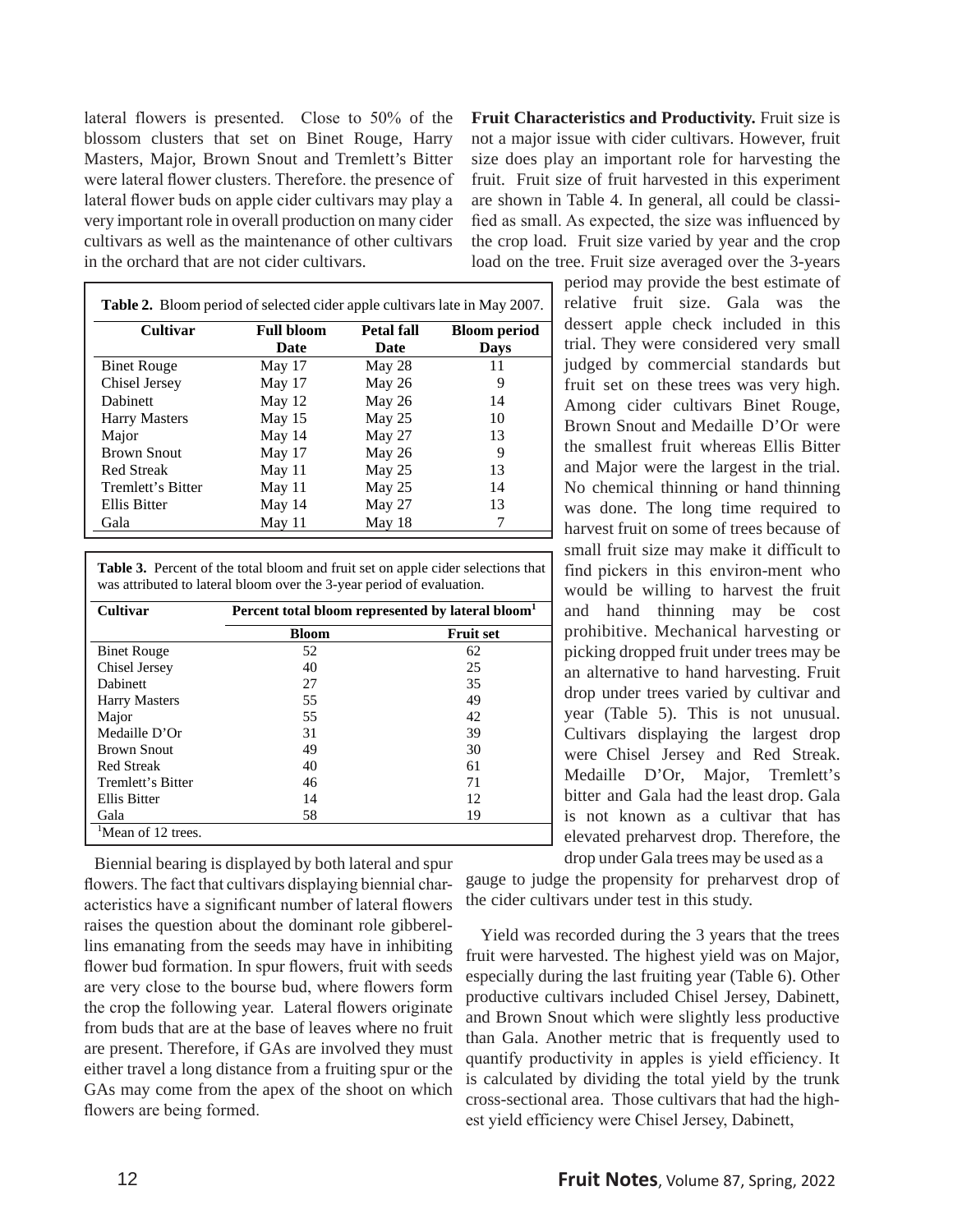| <b>Cultivar</b>      | Average fruit weight of harvested fruit (g) |      |      |         |  |  |  |
|----------------------|---------------------------------------------|------|------|---------|--|--|--|
|                      | 2005                                        | 2006 | 2007 | Average |  |  |  |
| <b>Binet Rouge</b>   | 70                                          | 73   | 45   | 63      |  |  |  |
| Chisel Jersey        | 81                                          | 106  | 57   | 81      |  |  |  |
| <b>Dabinett</b>      | 65                                          | 151  | 55   | 90      |  |  |  |
| <b>Harry Masters</b> | 99                                          | 107  | 67   | 91      |  |  |  |
| Major                | 126                                         | 136  | 77   | 113     |  |  |  |
| Medaille D'Or        | 81                                          | 46   | 36   | 54      |  |  |  |
| <b>Brown Snout</b>   | 74                                          | 80   | 52   | 69      |  |  |  |
| <b>Red Streak</b>    | 112                                         | 96   | 61   | 90      |  |  |  |
| Tremlett's Bitter    | 111                                         | 96   | 83   | 97      |  |  |  |
| Ellis Bitter         | 137                                         | 143  | 94   | 125     |  |  |  |
| Gala                 | 134                                         | 114  | 112  | 120     |  |  |  |

**Table 4.** Average fruit weight of cider apple selections harvested over the 3-year period when harvest data were taken.

**Table 5.** Average fruit drop from cider apple selections during the last two fruiting years, 2006 and 2007.

| <b>Cultivar</b>      | Average fruit drop $(\% )$ |          |         |  |  |
|----------------------|----------------------------|----------|---------|--|--|
|                      | 2006                       | 2007     | Average |  |  |
| <b>Binet Rouge</b>   | 19                         | 30       | 25      |  |  |
| Chisel Jersey        | 53                         | 37       | 45      |  |  |
| Dabinett             | 31                         | 23       | 27      |  |  |
| <b>Harry Masters</b> |                            | 33       | 33      |  |  |
| Major                | 22                         | 10       | 16      |  |  |
| Medaille D'Or        | 23                         | $\Omega$ | 12      |  |  |
| <b>Brown Snout</b>   | 16                         | 24       | 20      |  |  |
| <b>Red Streak</b>    | 61                         | 57       | 59      |  |  |
| Tremlett's Bitter    | 0                          | 19       | 10      |  |  |
| Ellis Bitter         | $\Omega$                   | 36       | 18      |  |  |
| Gala                 | 6                          | 21       | 14      |  |  |

Major, Brown Snout and Gala. The least productive cultivars were Medaille D'Or and Red Streak.

## *Conclusions*

This study provided growth and productivity information on some of the most prominent English and French cider cultivars growing under New England conditions. The results presented will provide guidance to growers in selecting cider cultivars to grow; providing their flow-

ering and fruiting characteristic, biennial bearing tendency, productivity potential and guidance in selecting the spacing to plant these trees.

**Table 6.** Yield per year, cumulative yield and yield efficiency of selected cider apple cultivars propagated on M.9 337 rootstock growing at the UMass Cold Spring Orchard, Belchertown, MA.

| Cultivar             |      | Yield |      |              |            |
|----------------------|------|-------|------|--------------|------------|
|                      | 2005 | 2006  | 2007 | <b>Total</b> | efficiency |
| <b>Binet Rouge</b>   | 1.3  | 13.4  | 9.7  | 24.4         | 0.67       |
| Chisel Jersey        | 4.3  | 9.4   | 17.4 | 31.1         | 1.01       |
| <b>Dabinett</b>      | 5.7  | 10.6  | 17.0 | 33.3         | 1.43       |
| <b>Harry Masters</b> | 1.1  | 0.8   | 26.1 | 28.0         | 0.93       |
| Major                | 1.1  | 2.5   | 51.0 | 54.6         | 1.28       |
| Medaille D'Or        | 0.9  | 11.7  | 1.8  | 14.4         | 0.47       |
| <b>Brown Snout</b>   | 3.5  | 5.9   | 22.4 | 31.8         | 1.19       |
| <b>Red Streak</b>    | 1.6  | 4.1   | 8.0  | 13.7         | 0.44       |
| Tremlett's Bitter    | 2.7  | 4.3   | 10.7 | 17.7         | 0.89       |
| <b>Ellis Bitter</b>  | 0.7  | 2.7   | 22.1 | 25.5         | 0.73       |
| Gala                 | 3.1  | 5.3   | 32.8 | 41.2         | 1.12       |